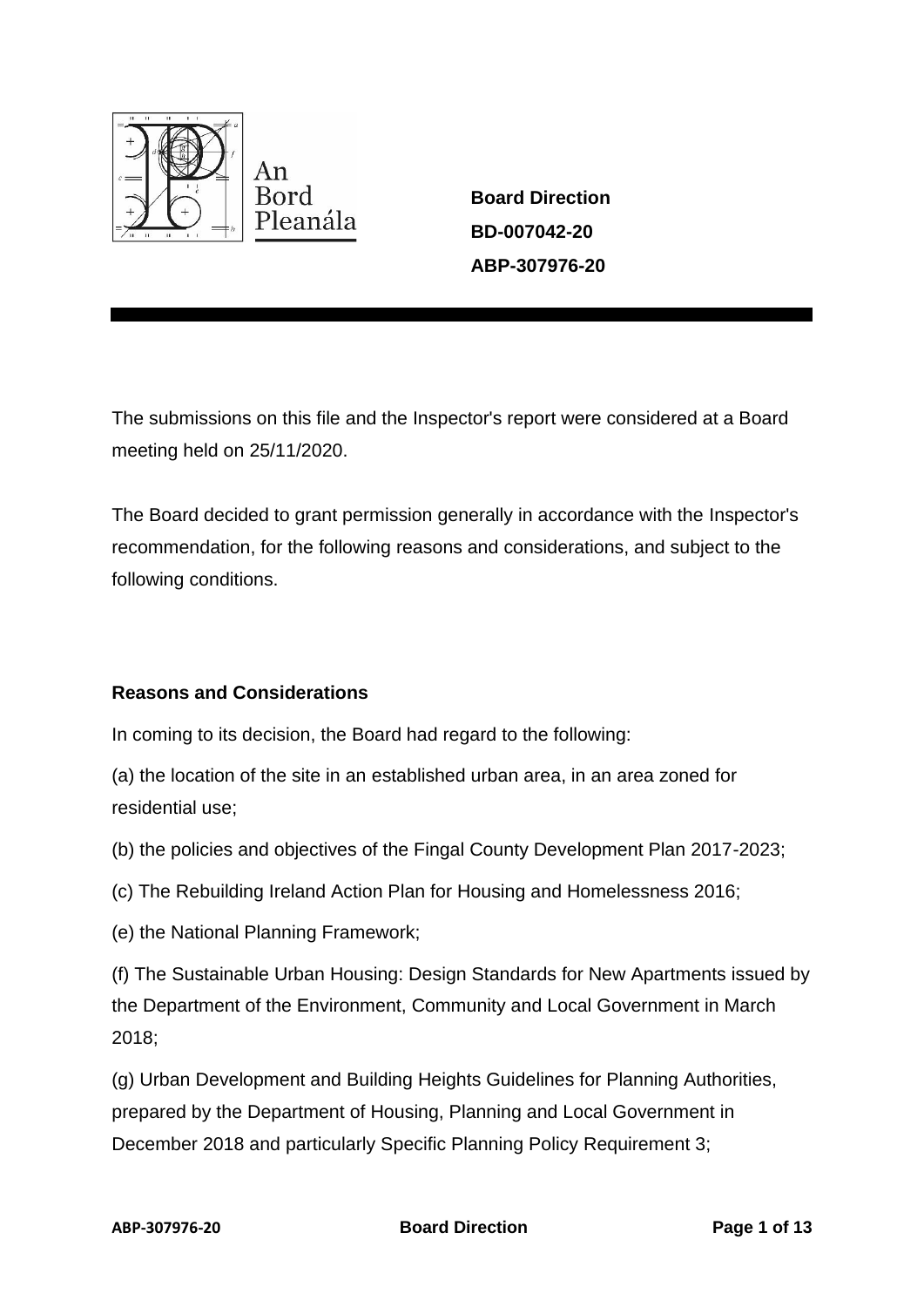(h) The Guidelines for Sustainable Residential Developments in Urban Areas and the accompanying Urban Design Manual – a Best Practice Guide, issued by the Department of the Environment, Heritage and Local Government in May 2009;

(i) Design Manual for Urban Roads and Streets (DMURS) issued by the Department of Transport, Tourism and Sport and the Department of the Environment, Community and Local Government in March 2013;

(j) The Planning System and Flood Risk Management (including the associated Technical Appendices), 2009;

(k) The nature, scale and design of the proposed development and the availability in the area of a wide range of social and transport infrastructure;

(k) The pattern of existing and permitted development in the area;

(l) The planning history of the site;

(l) Section 37(b)(2) of the Planning and Development Act 2000, as amended, whereby the Board is not precluded from granting permission for a development which materially contravenes a Development Plan;

(m) The submissions and observations received;

(n) The Chief Executive's Report from the Planning Authority; and

(o) The report of the inspector.

# **Appropriate Assessment Screening**

The Board completed an Appropriate Assessment screening exercise in relation to the potential effects of the proposed development on designated European Sites, taking into account the nature, scale and location of the proposed development within a zoned and serviced urban area, the Appropriate Assessment Screening document submitted with the application, the Inspector's report, and submissions on file. In completing the screening exercise, the Board adopted the report of the Inspector and concluded that, by itself or in combination with other development in the vicinity, the proposed development would not be likely to have a significant effect on any European Site in view of the conservation objectives of such sites, and that a Stage 2 Appropriate Assessment is not, therefore, required.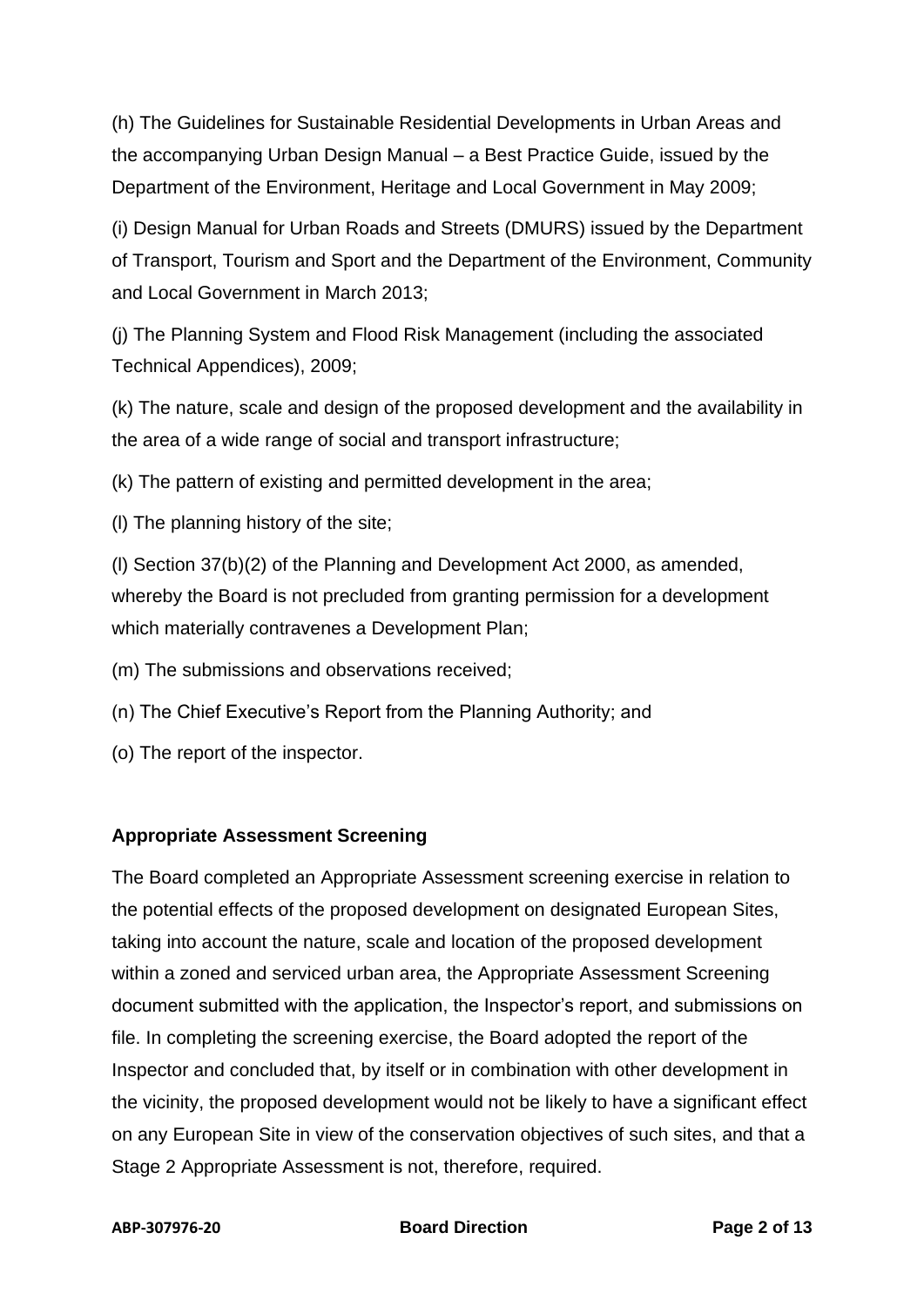# **Environmental Impact Assessment**

The Board completed an environmental impact assessment screening of the proposed development and considered that the Environmental Report submitted by the applicant, identifies and describes adequately the direct, indirect, secondary, and cumulative effects of the proposed development on the environment.

Having regard to: -

(a) the nature and scale of the proposed development, which is below the threshold in respect of Class 10(iv) of Part 2 of Schedule 5 of the Planning and Development Regulations 2001, as amended,

(b) the location of the site on lands zoned to 'provide for residential development and protect and improve residential amenity' in the Fingal County Development Plan 2017-2023, and the results of the Strategic Environmental Assessment of the plan,

(c) The existing use on the site and pattern of development in surrounding area;

(d) The availability of mains water and wastewater services to serve the proposed development,

(e) the location of the development outside of any sensitive location specified in article 299(C)(1)(v) of the Planning and Development Regulations 2001 (as amended)

(f) The guidance set out in the "Environmental Impact Assessment (EIA) Guidance for Consent Authorities regarding Sub-threshold Development", issued by the Department of the Environment, Heritage and Local Government (2003),

(f) The criteria set out in Schedule 7 of the Planning and Development Regulations 2001 (as amended), and

(g) The features and measures proposed by the applicant envisaged to avoid or prevent what might otherwise be significant effects on the environment, including measures identified in the Stage 1 Construction Management Plan, the Stage 1 Method Statement for Demolition of Existing Building, the Demolition and Construction Waste Management Plan, Construction and Demolition Management Plan, the Engineering Services Report, the Site Specific Flood Risk Assessment, and the Operational Waste Management Plan.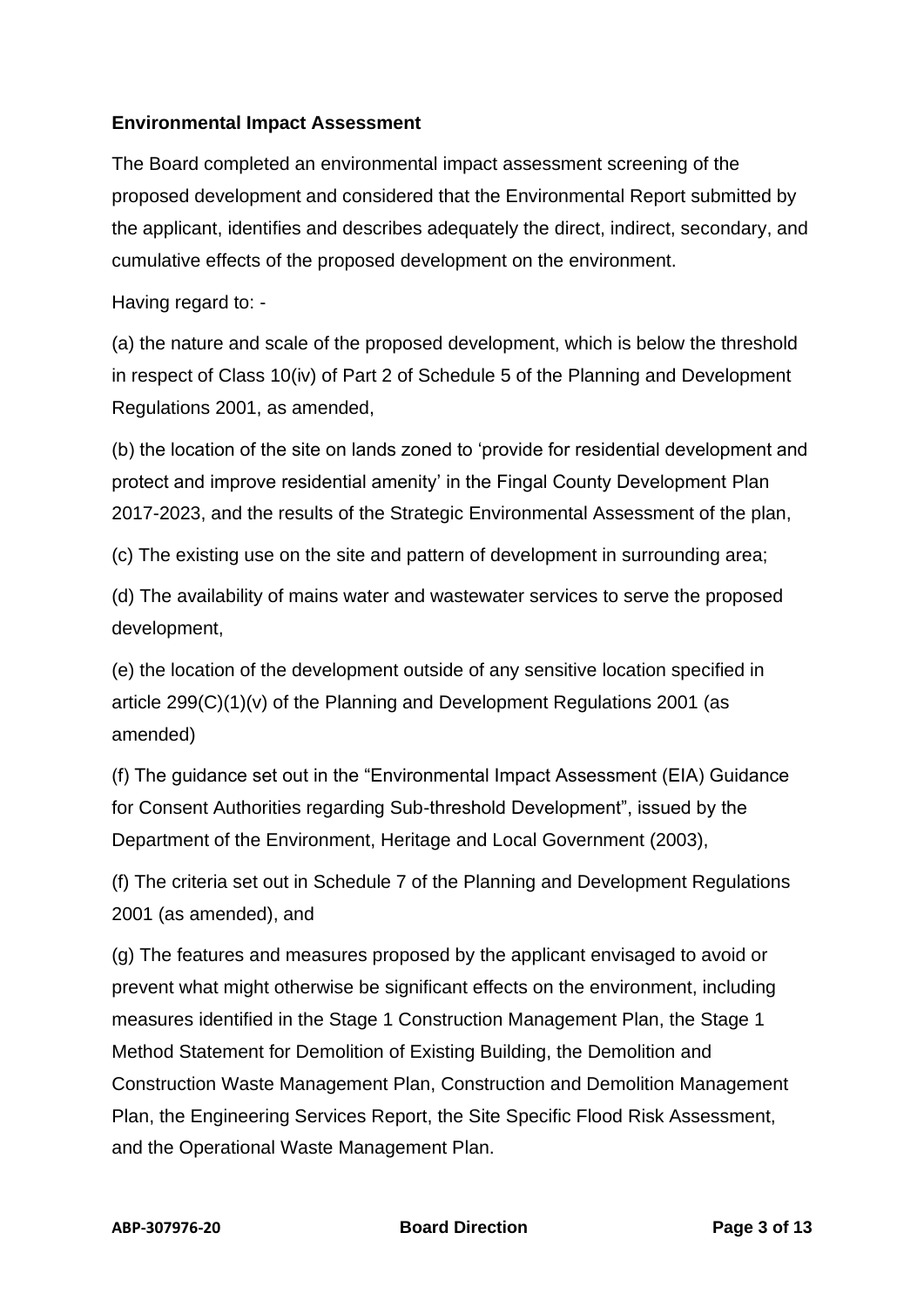It is considered that the proposed development would not be likely to have significant effects on the environment and that the preparation and submission of an environmental impact assessment report would not therefore be required.

The Board further notes the Minister's letter dated 23rd November 2020 to all planning authorities in respect of co-living and future proposed amendments to the legislative provisions and guidance (SPPR) relating to this residential typology, and having regard to this, the Board is satisfied that the statutory provisions and standards in place at this time are 'The Sustainable Urban Housing: Design Standards for New Apartments issued by the Department of the Environment, Community and Local Government, issued March 2018'.

#### **Conclusions on Proper Planning and Sustainable Development**

The Board considered that, subject to compliance with the conditions set out below, that the proposed development would constitute an acceptable quantum and density of development in this accessible urban location, would not seriously injure the residential amenities of property in the vicinity or visual amenities of the area, would be acceptable in terms of urban design, height and quantum of development and would be acceptable in terms of pedestrian safety. The proposal would not give rise to flooding in the area and would provide an acceptable form of residential amenity for future occupants. The proposed development would, therefore, be in accordance with the proper planning and sustainable development of the area.

The Board considered that, while a grant of permission for the proposed Strategic Housing Development would not materially contravene a zoning objective of the statutory plans for the area, a grant of permission could materially contravene the Fingal County Development Plan 2017-2023 in relation to building height, specifically Objective 'Blanchardstown 1' which states that it is an objective to prepare an Urban Framework Plan for Blanchardstown Village to guide future development including infill development that would not exceed 3 no. storeys. The Board notes that no Urban Framework Plan in accordance with this objective has been prepared to date. However, as there is reference to the preparation of an Urban Framework Plan, where heights in Blanchardstown Village would not exceed 3 no. storeys, and as the site of the proposed development lies within the defined boundaries of the Blanchardstown Urban Framework Plan, the proposed development, which provides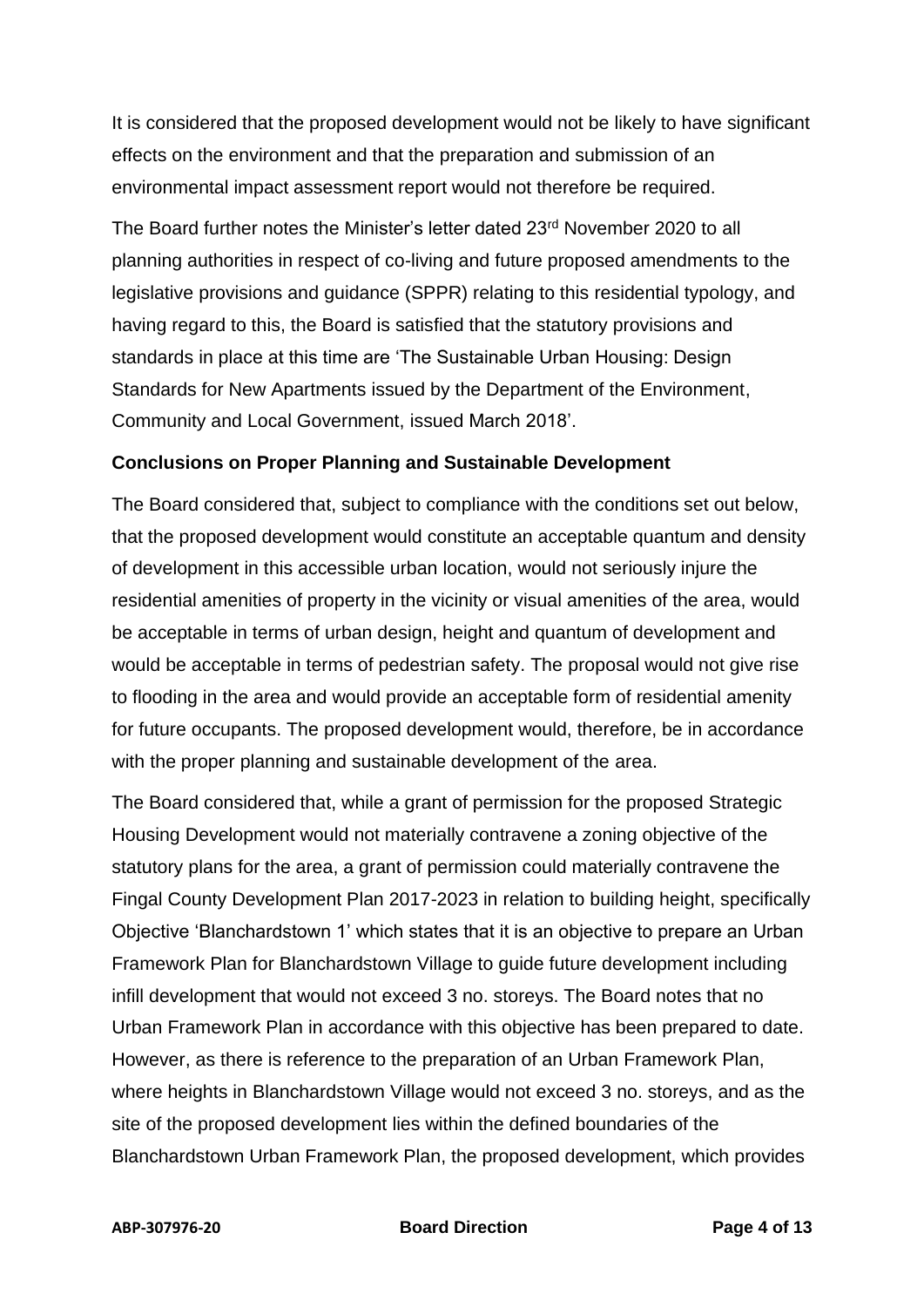a maximum height of 5 No. storeys (ranging in height from part one to part five storeys), materially contravenes an objective of the Development Plan.

The Board considers that, having regard to the provisions of section 37(2) of the Planning and Development Act 2000, as amended, the grant of permission in material contravention of the South Dublin County Development Plan 2016-2022 would be justified for the following reasons and considerations.

In relation to section 37(2)(b) (i) of the Planning and Development Act 2000 (as amended):

In relation to the matter of strategic or national importance, the current application has been lodged under the Strategic Housing legislation and the proposal is considered to be strategic in nature. National policy as expressed within Rebuilding Ireland – The Government's Action Plan on Housing and Homelessness and the National Planning Framework – Ireland 2040 fully support the need for urban infill residential development, such as that proposed on this site. In particular Pillar 4: 'Improve the Rental Sector of Rebuilding Ireland – Action Plan for Housing and Homelessness 2016' states that a key objective is addressing obstacles to greater private rented sector delivery and improving the supply of units at affordable rents. In relation to section 37(2)(b) (iii) of the Planning and Development Act 2000 (as amended):

The Eastern and Midland Regional Assembly – Regional Spatial and Economic Strategy 2019-2031, seeks to increase densities on appropriate sites within Dublin City and suburbs. In relation to Section 28 Guidelines, of particular relevance are the Urban Development and Building Height Guidelines for planning authorities issued in December 2018 which state that *inter alia* building heights must be generally increased in appropriate urban locations, subject to the criteria as set out in Section 3.2 of the Guidelines. The proposal has been assessed against the criteria therein. The proposal also complies with the provisions of the Sustainable Urban Housing: Design Standards for New Apartments, Guidelines for Planning Authorities' 2018, as relates to shared accommodation proposals, subject to conditions being imposed requiring the omission of the basement units and the provision of additional living/kitchen/dining floorspace and additional recreational amenity floorspace.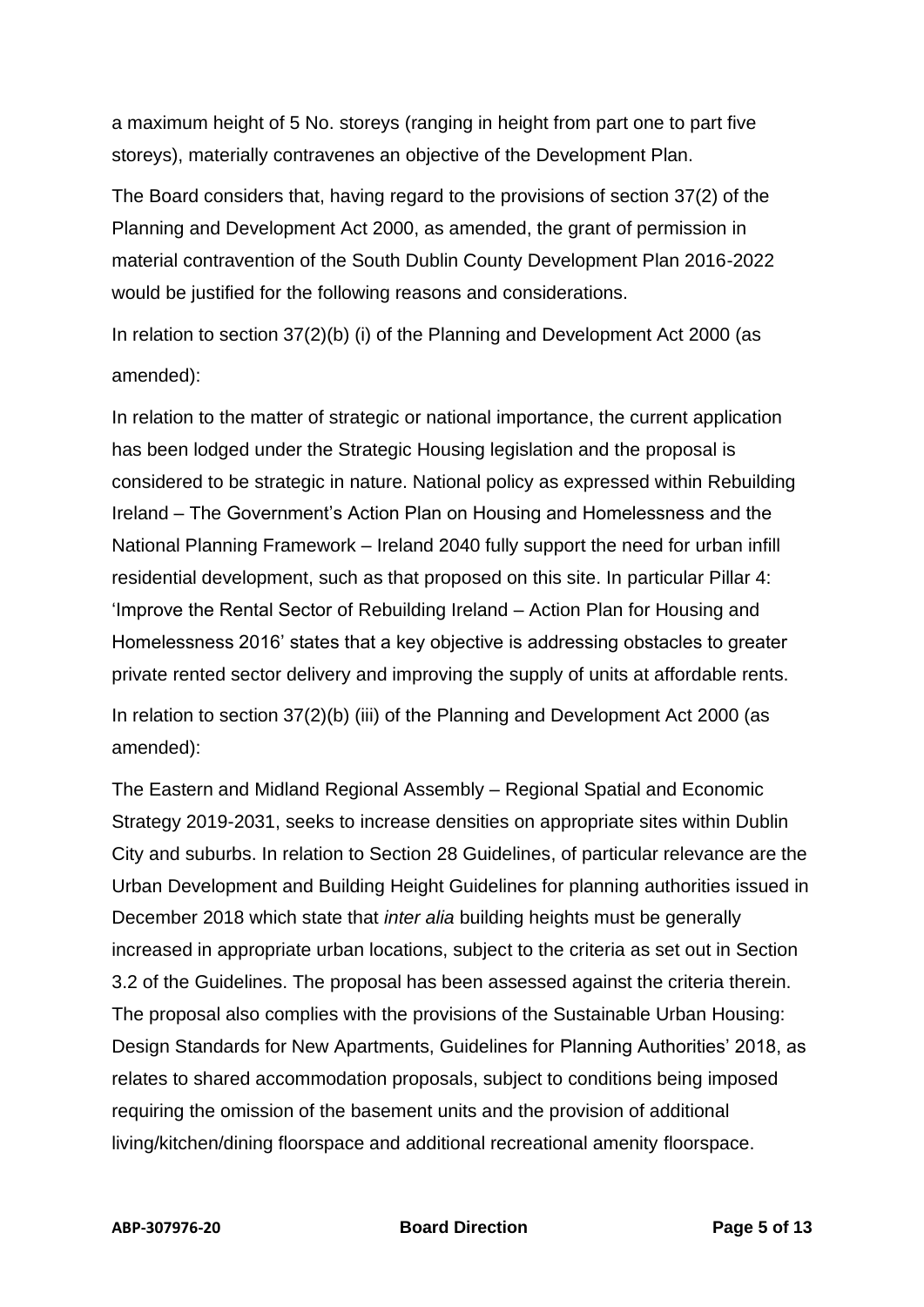In relation to section 37(2)(b) (iv) of the Planning and Development Act 2000 (as amended):

In relation to the pattern of development/permissions granted in the area since the adoption of the Development Plan of particular relevance, the Board has previously approved a 4 storey development on this site (ABP Ref PL06F.248037). As such, precedent for higher buildings than currently exist has been established on this site.

### **Conditions**

1. The development shall be carried out and completed in accordance with the plans and particulars lodged with the application except as may otherwise be required in order to comply with the following conditions. Where such conditions require details to be agreed with the planning authority, the developer shall agree such details in writing with the planning authority prior to commencement of development and the development shall be carried out and completed in accordance with the agreed particulars. In default of agreement, such issues may be referred to An Bord Pleanála for determination.

**Reason**: In the interest of clarity.

- 2. The proposed development shall be amended as follows:
	- (a) The 14 no. units at basement level (Units 01 to 14) shall be omitted from the scheme.
	- (b) Additional communal living/kitchen/dining facilities and additional recreational amenity floorspace shall be provided at basement level.
	- (c) The cycle parking provided within the scheme shall be covered and weatherproof.
	- (d) The pedestrian access to the area of open space from the north-east elevation shall be omitted from the scheme and this access utilised for emergency purposes only.
	- (e) A total of 184 shared living rooms are permitted.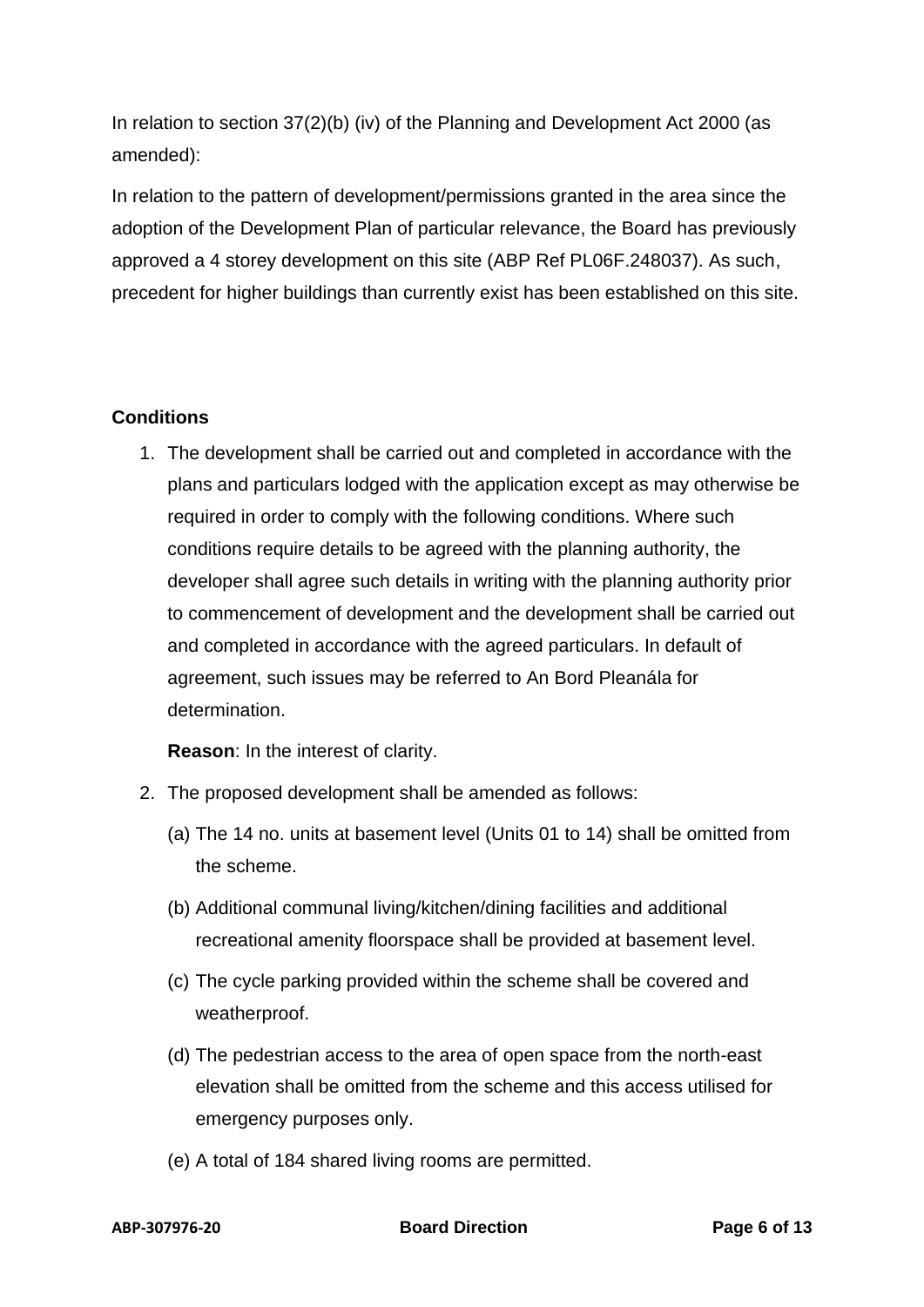Revised drawings showing compliance with these requirements shall be submitted to, and agreed in writing with, the planning authority prior to commencement of development.

**Reason:** In the interests of providing a satisfactory standard of residential amenity for occupants of the development.

- 3. Revised drawings shall be submitted to, and agreed in writing with, the planning authority prior to commencement of development which detail the following:
	- (a) Correlation between the proposed floorplans and the proposed elevations. In this regard, it is reiterated that no above ground external terrace or balcony is permitted save for the single external amenity area at third floor level as indicated on drawing no. 18038-30-200-101.
	- (b) Details of the proposed emergency access gate to the ground floor courtyard, including elevations of same.

**Reason:** In the interests of clarity and in the interests of proper planning and development.

4. The Shared Accommodation units hereby permitted shall operate in accordance with the definition of Build-to-Rent developments as set out in the Sustainable Urban Housing: Design Standards for New Apartments, Guidelines for Planning Authorities (March 2018).

**Reason:** In the interests of the proper planning and sustainable development of the area.

5. Prior to the commencement of development, the developer shall submit details of a proposed covenant or legal agreement which confirms that the development hereby permitted shall remain owned and operated by an institutional entity for a minimum period of not less than 15 years and where no individual residential units shall be sold separately for that period. The period of fifteen years shall be from the date of occupation of the first 'shared living units' within the scheme.

**Reason:** In the interests of proper planning and sustainable development of the area.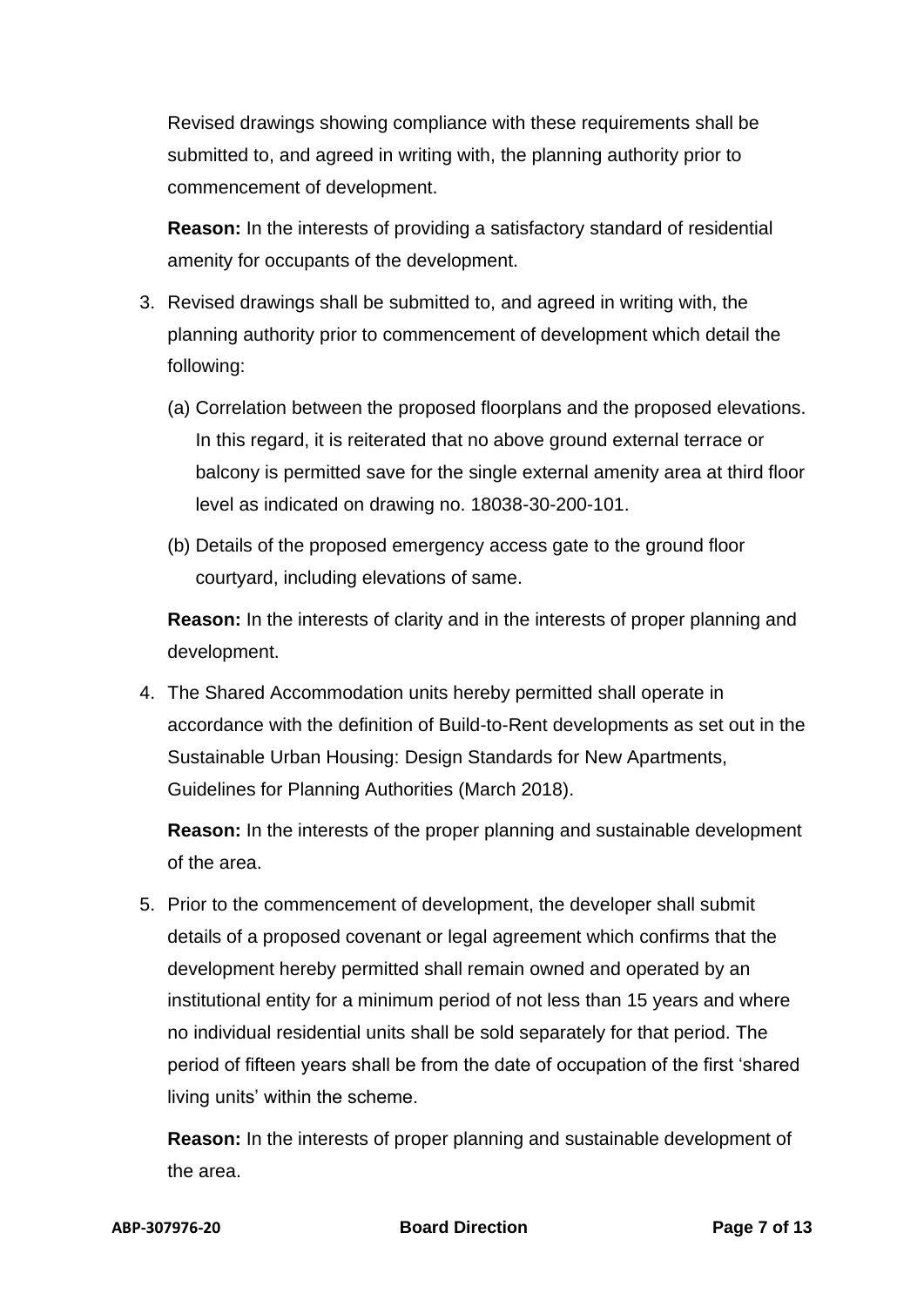6. Prior to expiration of the 15-year period referred to in the covenant, the developer shall submit ownership details and management structures proposed for the continued operation of the entire development as a Shared Accommodation scheme. Any proposed amendment or deviation from the Shared Accommodation model as authorised in this permission shall be subject to a separate planning application.

**Reason**: In the interests of orderly development and clarity.

7. Prior to commencement of development on site, the developer shall submit, for the written agreement of the planning authority, details of the management company, established to manage the operation of the development together with a detailed and comprehensive Shared Accommodation Management Plan which demonstrates clearly how the proposed Shared Accommodation scheme will operate. This Shared Accommodation Management Plan shall also include proposed access times for the external terrace area at Third Floor level with a view to limiting such access after an appropriate hour in the evening and before an appropriate hour in the morning.

**Reason:** In the interests of orderly development and the proper planning and sustainable development of the area, and in the interests of residential amenity.

- 8. Details of the materials, colours and textures of all the external finishes to the proposed buildings shall be as submitted with the application, unless otherwise agreed in writing with, the planning authority prior to commencement of development. In default of agreement the matter(s) in dispute shall be referred to An Bord Pleanála for determination. **Reason:** In the interest of visual amenity.
- 9. A comprehensive boundary treatment and landscaping scheme shall be submitted to and agreed in writing with the planning authority, prior to commencement of development. This scheme shall include the following:
	- (a) details of all proposed hard surface finishes, including samples of proposed paving slabs/materials for footpaths, kerbing and road surfaces within the development;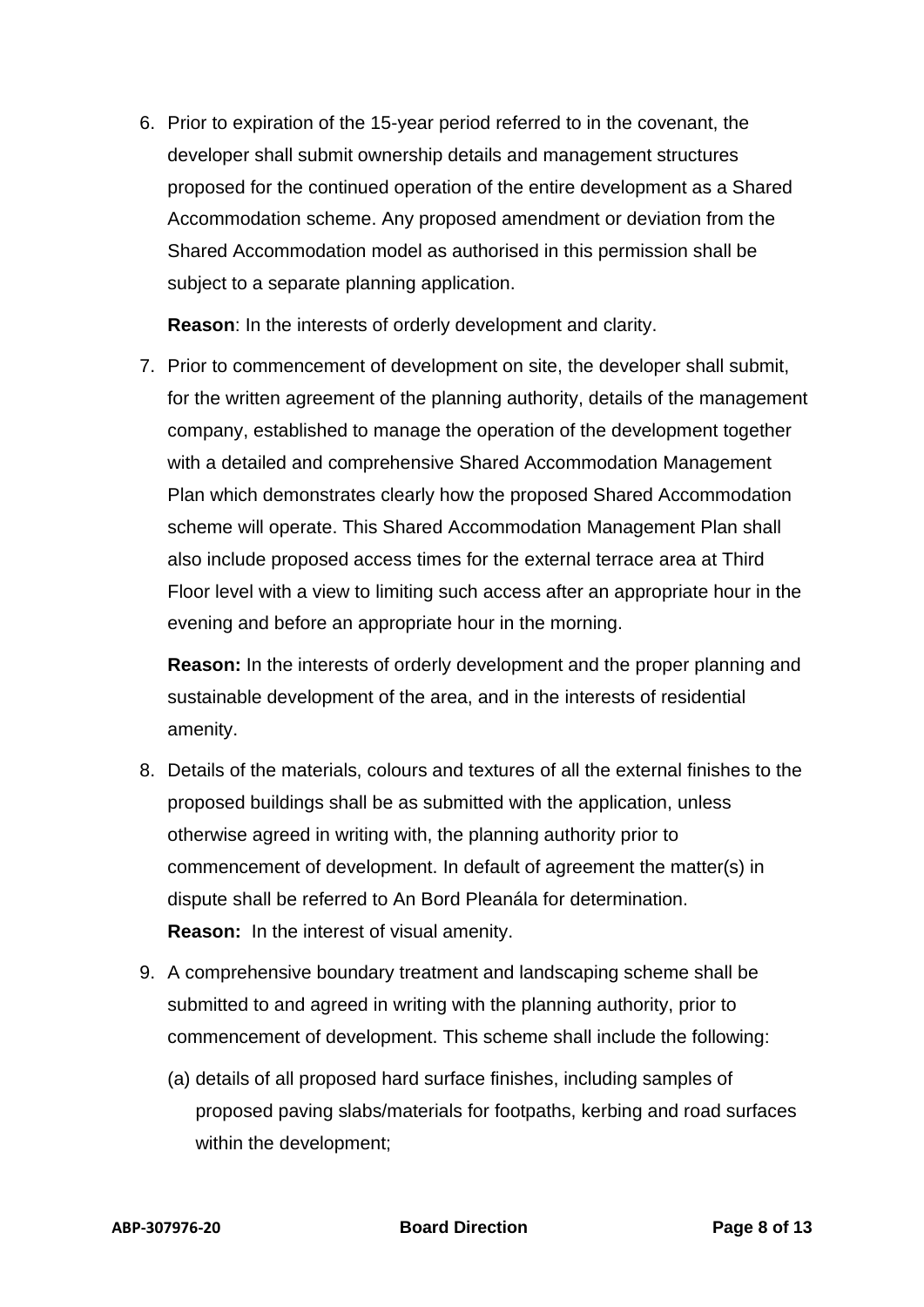- (b) proposed locations of street trees and additional street trees at appropriate intervals, other trees and other landscape planting within the development, including details of proposed species and settings;
- (c) details of proposed boundary treatments at the perimeter of the site, including heights, materials and finishes, and

The boundary treatment and landscaping shall be carried out in accordance with the agreed scheme.

**Reason:** In the interest of visual amenity.

10.The developer shall enter into water and/or wastewater connection agreement(s) with Irish Water, prior to commencement of development.

**Reason:** In the interest of public health.

11.Drainage arrangements, including the attenuation and disposal of surface water, shall comply with the requirements of the planning authority for such works and services.

**Reason:** In the interests of public health and to ensure a satisfactory standard of development.

- 12.The developer shall comply with all requirements of the planning authority in relation to roads, access, lighting and parking arrangements, including facilities for the recharging of electric vehicles. In particular:
	- a) The roads and traffic arrangements serving the site, including signage, shall be in accordance with the detailed requirements of the planning authority for such works and shall be carried out at the developer's expense.
	- b) The materials used in any roads / footpaths provided by the developer shall comply with the detailed standards of the planning authority for such road works.
	- c) All bicycle parking shall be in accordance with the detailed requirements of the planning authority for such works.

**Reason:** In the interests of traffic, cyclist and pedestrian safety and to protect residential amenity.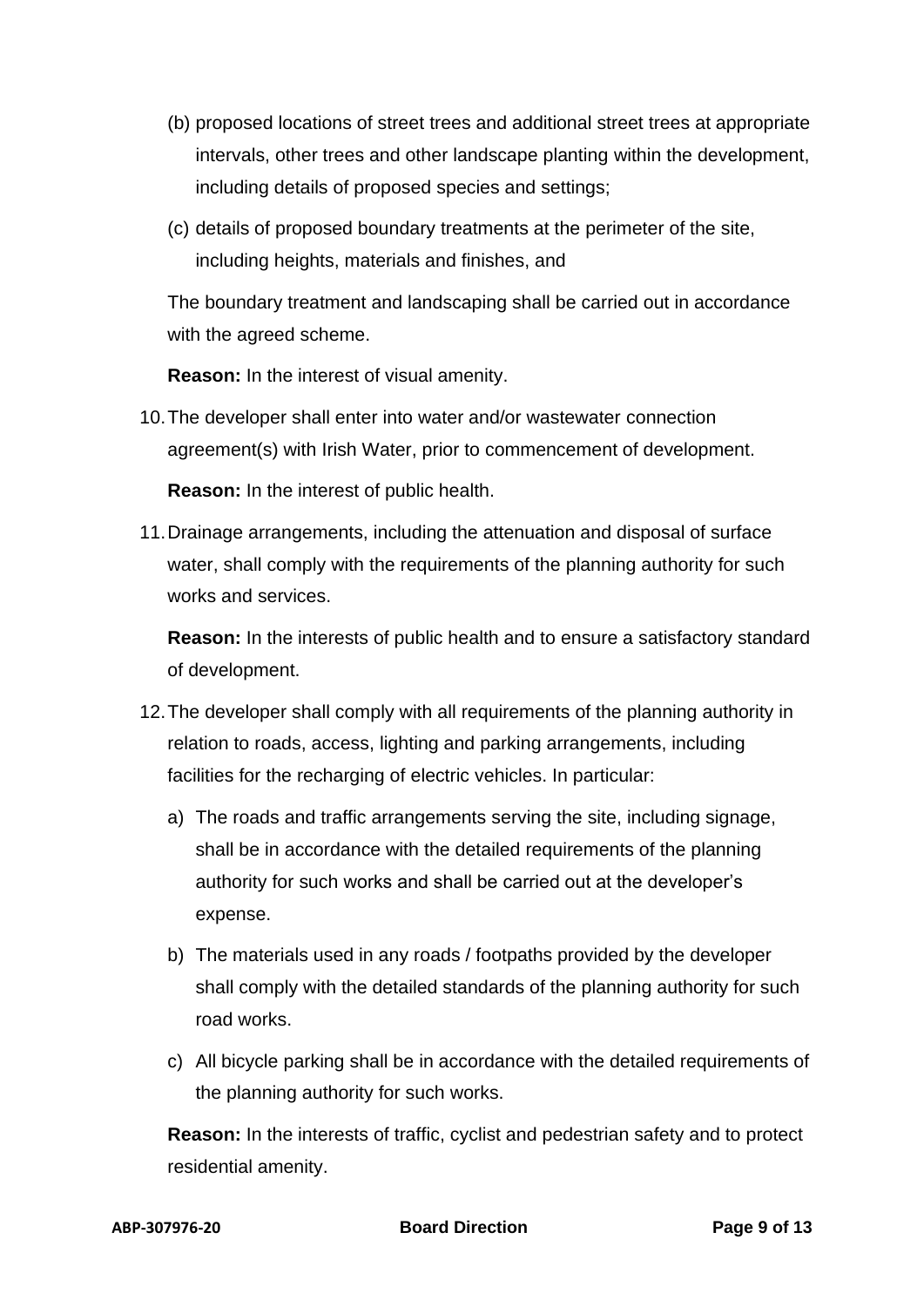13.Prior to the opening of the development, a Mobility Management Strategy shall be submitted to, and agreed in writing with, the planning authority. This shall provide for incentives to encourage the use of public transport, cycling and walking. The mobility strategy shall be prepared and implemented by the management company for all units within the development.

**Reason:** In the interest of encouraging the use of sustainable modes of transport.

14.The landscaping scheme submitted shall be carried out within the first planting season following substantial completion of external construction works, details of which shall be submitted to the planning authority for written agreement prior to the commencement of development. All planting shall be adequately protected from damage until established. Any plants which die, are removed or become seriously damaged or diseased, within a period of five years from completion of the development shall be replaced within the next planting season with others of similar size and species, unless otherwise agreed in writing with the planning authority.

**Reason:** In the interests of residential and visual amenity.

15.No additional development shall take place above roof parapet level, including lift motor enclosures, air handling equipment, storage tanks, ducts or other external plant, telecommunication aerials, antennas or equipment, unless authorised by a further grant of planning permission.

**Reason:** To protect the residential amenities of property in the vicinity and the visual amenities of the area.

- 16.Site development and building works shall be carried out only between the hours of 0700 to 1900 Mondays to Fridays inclusive, between 08.00 to 14.00 on Saturdays, and not at all on Sundays and public holidays. Deviation from these times will only be allowed in exceptional circumstances where prior written approval has been received from the planning authority. **Reason:** In order to safeguard the residential amenities of property in the vicinity.
- 17.All service cables associated with the proposed development (such as electrical, telecommunications and communal television) shall be located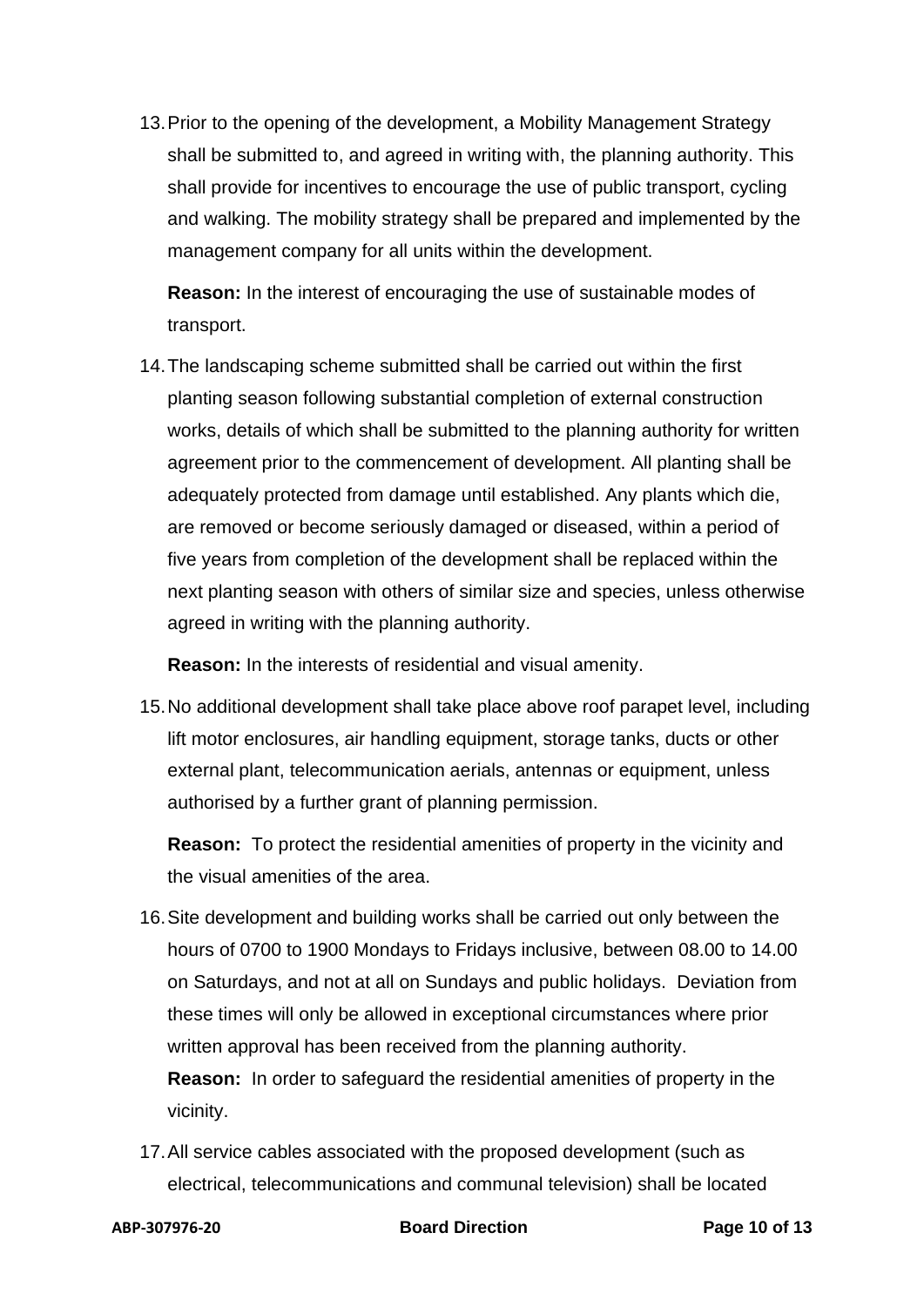underground. Any relocation of utility infrastructure shall be agreed with the relevant utility provider. Ducting shall be provided by the developer to facilitate the provision of broadband infrastructure within the proposed development. **Reason:** In the interests of visual and residential amenity.

- 18.A plan containing details for the management of waste (and, in particular, recyclable materials) within the development, including the provision of facilities for the storage, separation and collection of the waste and, in particular, recyclable materials and for the ongoing operation of these facilities for each apartment unit shall be submitted to, and agreed in writing with, the planning authority prior to the commencement of development. Thereafter, the waste shall be managed in accordance with the agreed plan. **Reason:** In the interest of residential amenity, and to ensure the provision of adequate refuse storage.
- 19.Construction and demolition waste shall be managed in accordance with a construction waste and demolition management plan, which shall be submitted to, and agreed in writing with, the planning authority prior to commencement of development. This plan shall be prepared in accordance with the "Best Practice Guidelines on the Preparation of Waste Management Plans for Construction and Demolition Projects", published by the Department of the Environment, Heritage and Local Government in July 2006.

**Reason:** In the interest of sustainable waste management.

20.The construction of the development shall be managed in accordance with a Final Construction and Environmental Management Plan, which shall be submitted to, and agreed in writing with the planning authority prior to commencement of development. This plan shall provide inter alia: details of proposals as relates to soil importation and exportation to and from the site; details and location of proposed construction compounds, details of intended construction practice for the development, including noise and vibration management measures, details of arrangements for routes for construction traffic, parking during the construction phase, and off-site disposal of construction/demolition waste and/or by-products.

**Reason:** In the interests of public safety and residential amenity.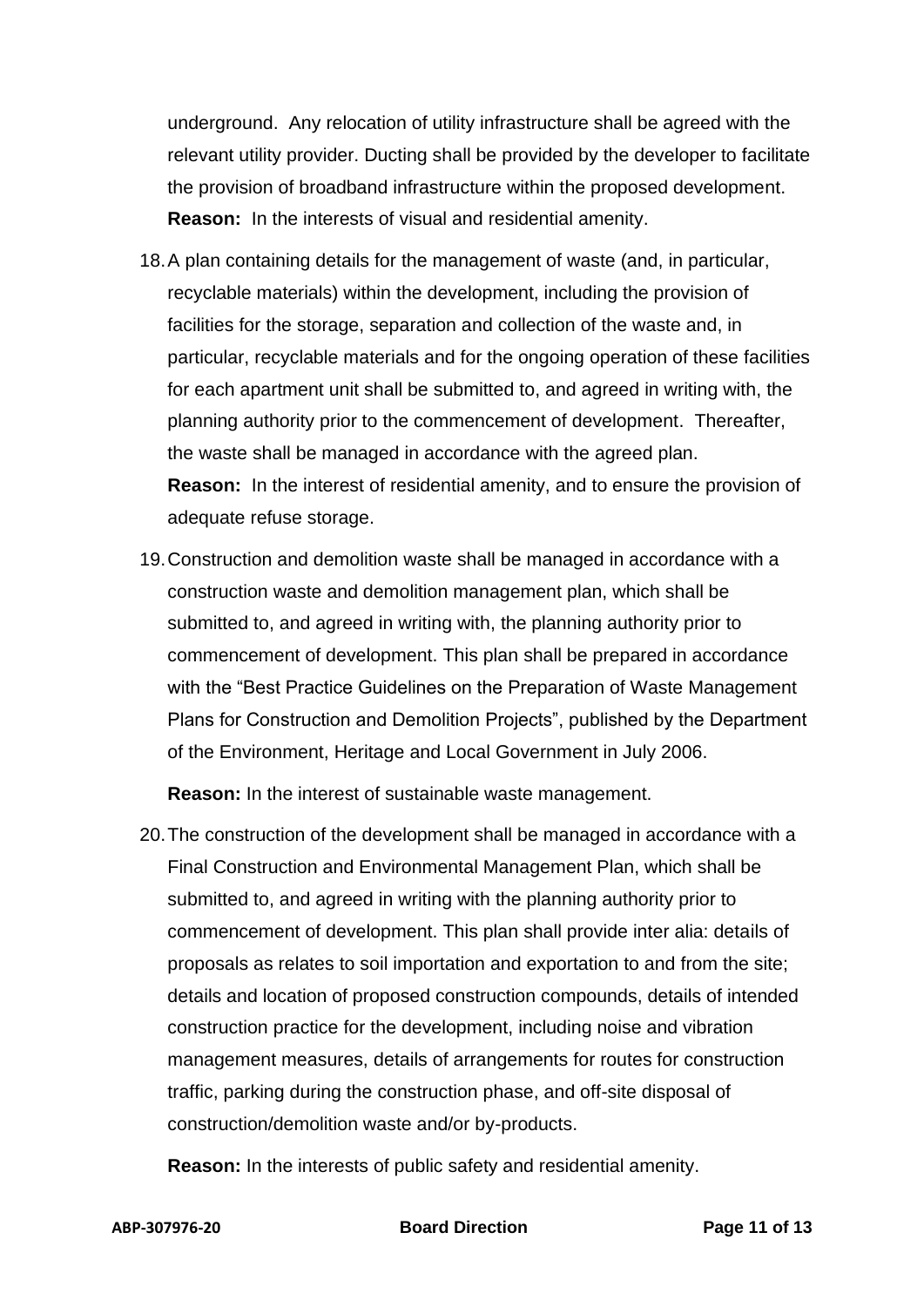21.Proposals for the development name and associated signage shall be submitted to, and agreed in writing with, the planning authority prior to commencement of development. Thereafter, all signs shall be provided in accordance with the agreed scheme. The proposed name shall be based on local historical or topographical features, or other alternatives acceptable to the planning authority. No advertisements/marketing signage relating to the name of the development shall be erected until the developer has obtained the planning authority's written agreement to the proposed name.

**Reason:** In the interest of urban legibility and to ensure the use of locally appropriate placenames for new residential areas.

22.Prior to commencement of development, the developer shall lodge with the planning authority a cash deposit, a bond of an insurance company, or other security to secure the reinstatement of public roads which may be damaged by the transport of materials to the site, to secure the provision and satisfactory completion of roads, footpaths, watermains, drains, open space and other services required in connection with the development, coupled with an agreement empowering the local authority to apply such security or part thereof to the satisfactory completion of any part of the development. The form and amount of the security shall be as agreed between the planning authority and the developer or, in default of agreement, shall be referred to An Bord Pleanála for determination.

**Reason:** To ensure the satisfactory completion of the development.

23.The developer shall pay to the planning authority a financial contribution in respect of public infrastructure and facilities benefiting development in the area of the planning authority that is provided or intended to be provided by or on behalf of the authority in accordance with the terms of the Development Contribution Scheme made under section 48 of the Planning and Development Act 2000, as amended. The contribution shall be paid prior to commencement of development or in such phased payments as the planning authority may facilitate and shall be subject to any applicable indexation provisions for Dublin City Council of the Scheme at the time of payment. Details of the application of the terms of the Scheme shall be agreed between